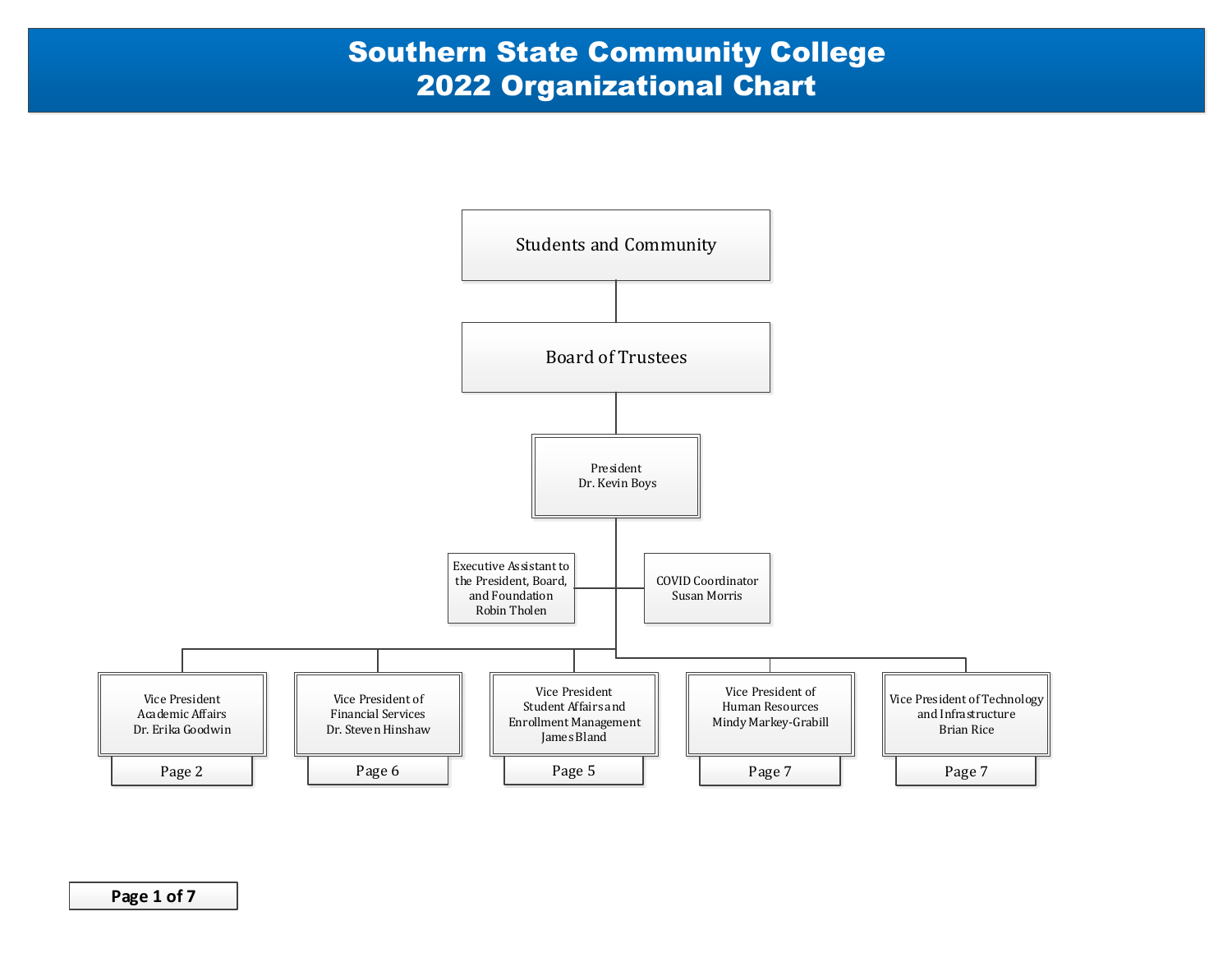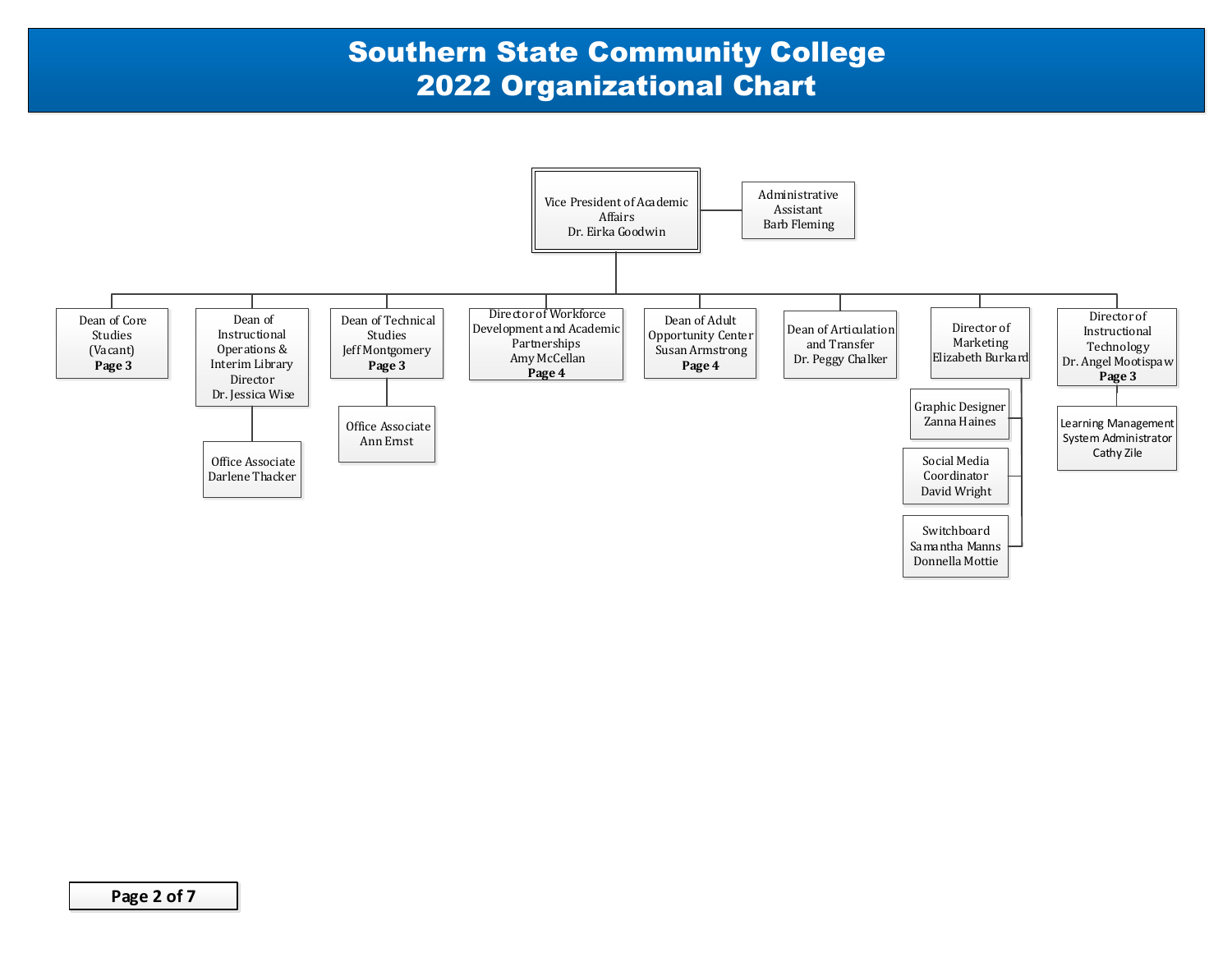

**Page 3 of 7**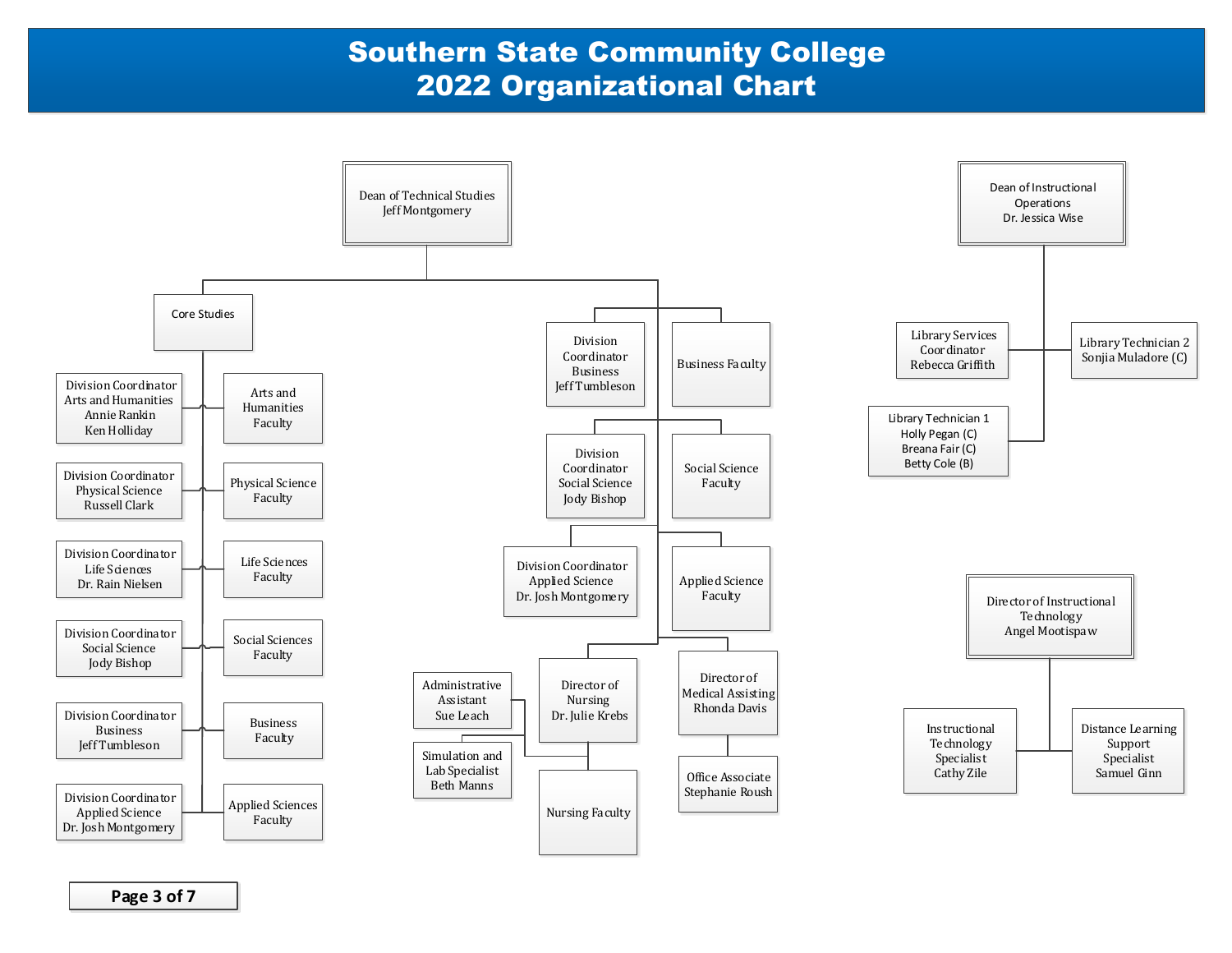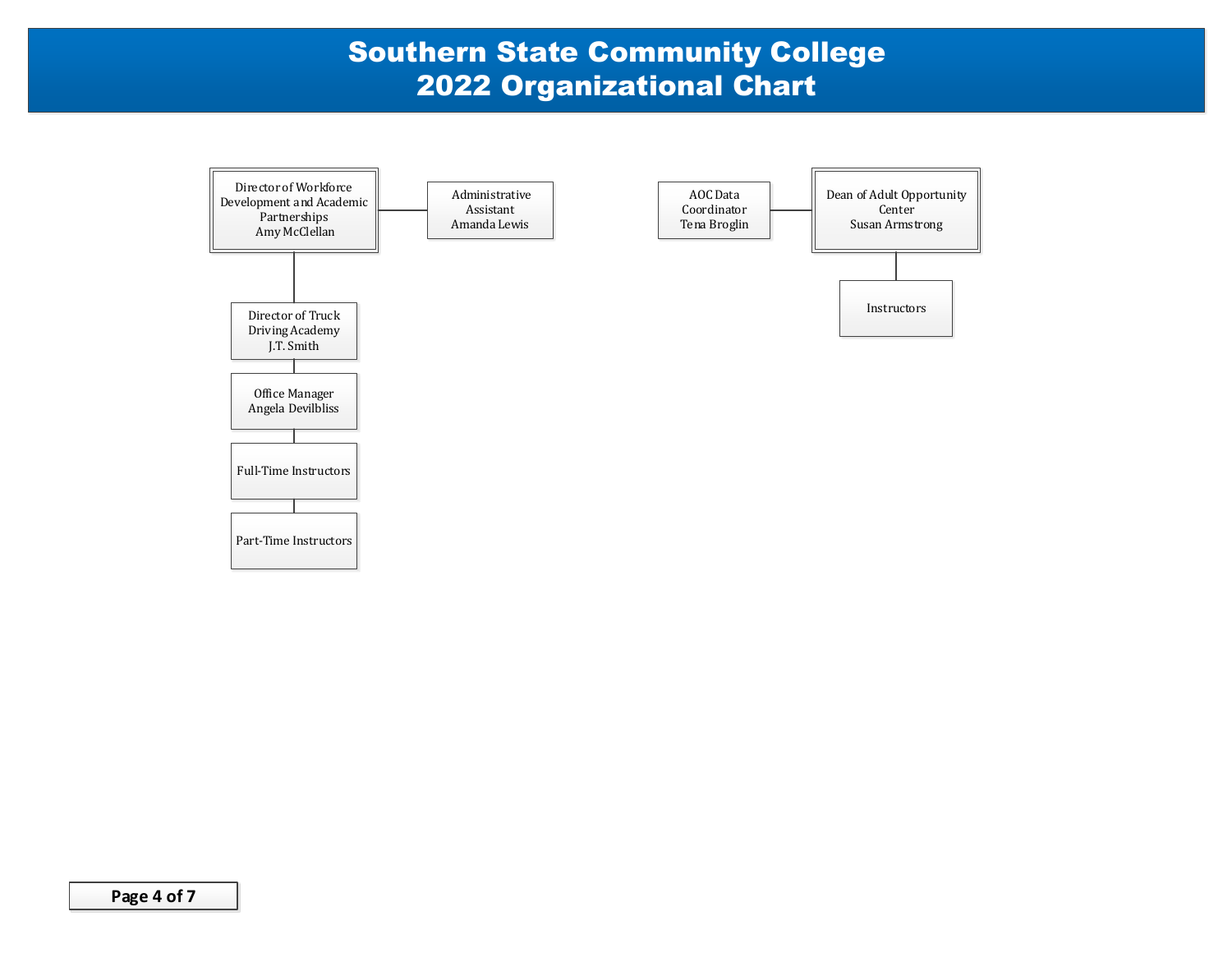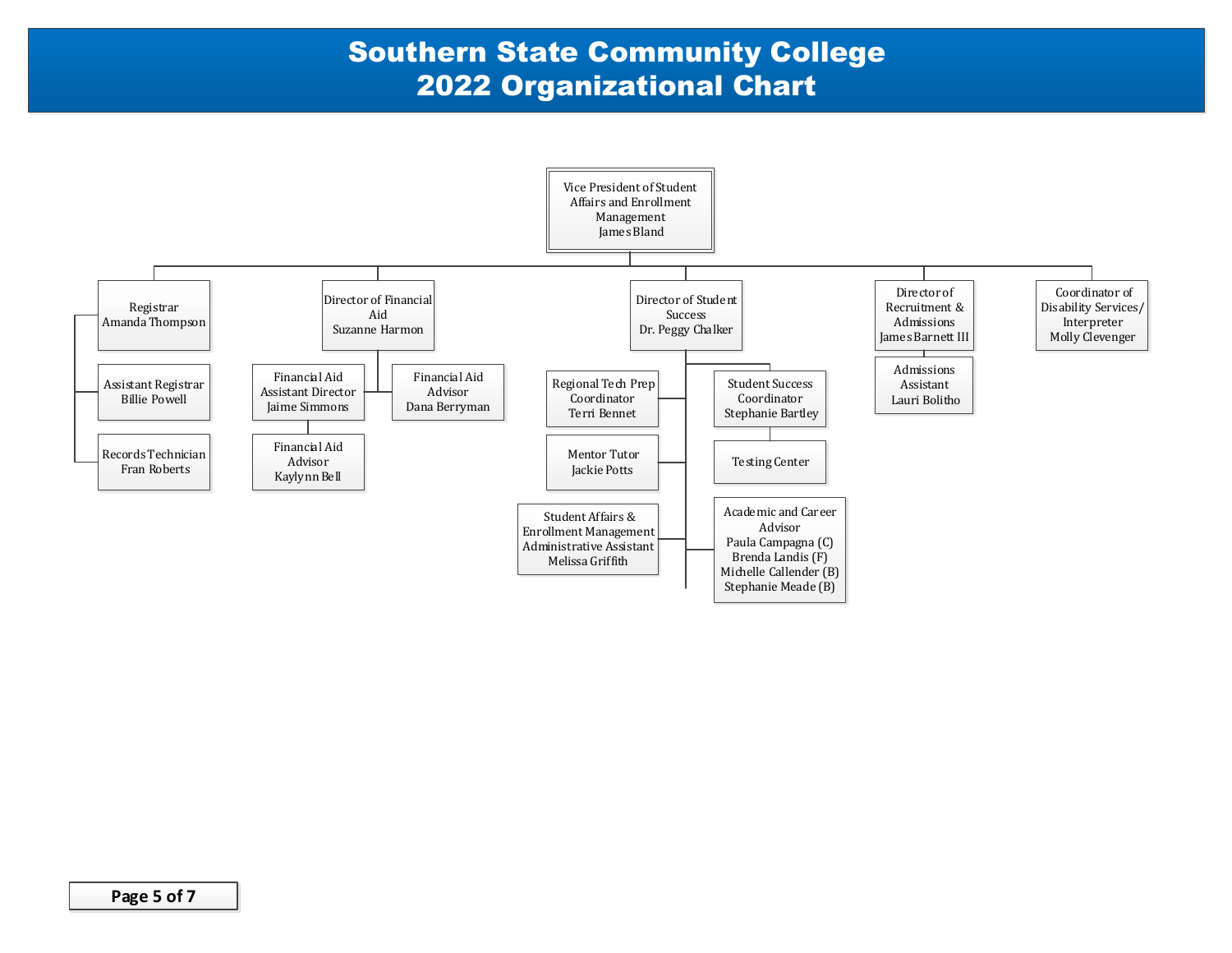

**Page 6 of 7**